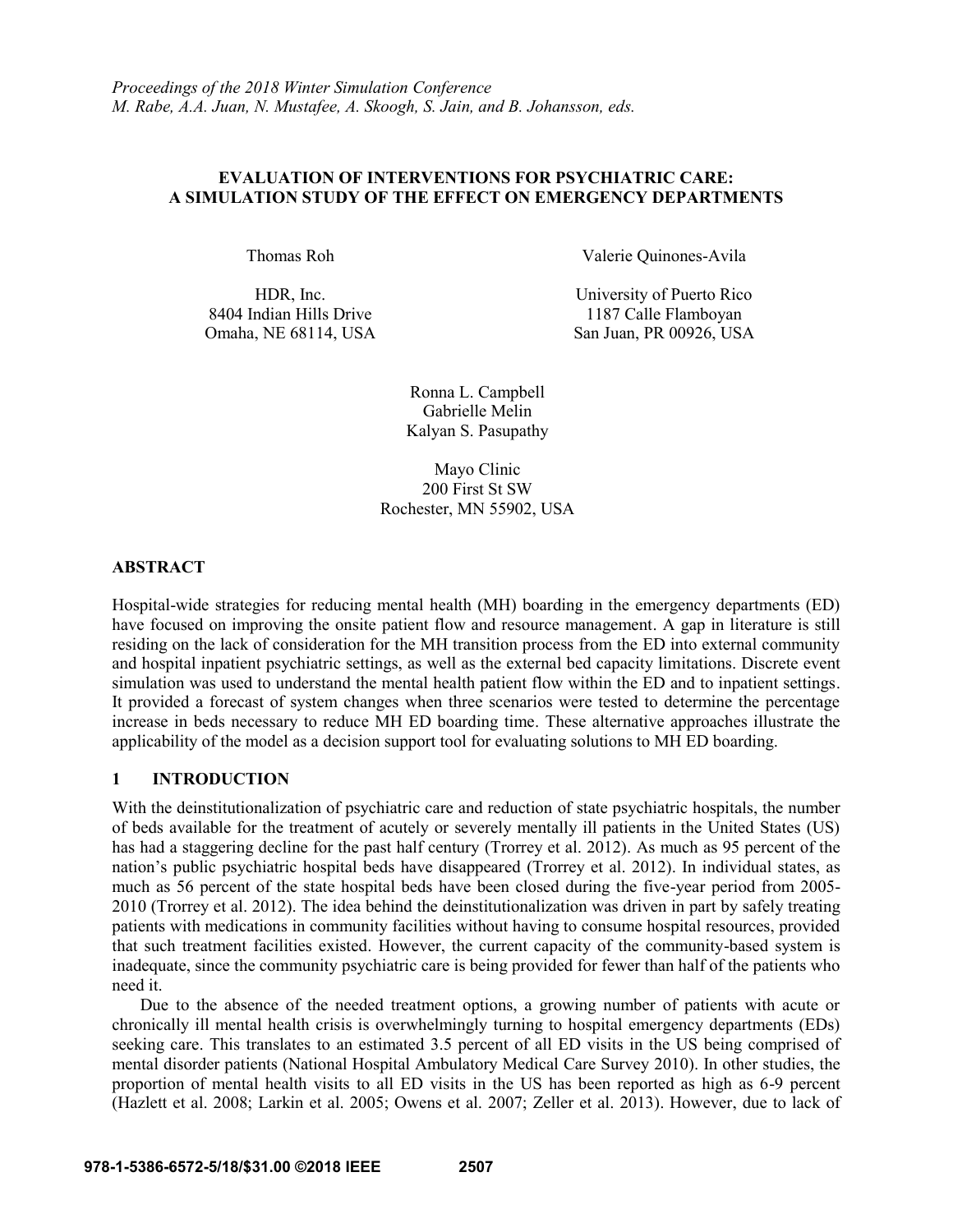adequate and coordinated community services, inefficient administrative processes, and limited available supply of ED onsite (Zeller et al. 2013) and outside mental health beds, among other system causes, individuals presenting at the ED with mental health needs will often find themselves being held in the ED and the EDs find themselves being crowded with psychiatric patients.

Long after the decision to admit or transfer has been made, mentally ill patients often have no alternative but to endure long holding periods in the ED without the appropriate psychiatric treatment because the corresponding inpatient or community-based facilities are not available. This represents a phenomenon called "ED boarding", which is defined by the Joint Commission as " the practice of holding patients in the ED or another temporary location after the decision to admit or transfer has been made. Historical data suggests that mentally ill patients in the US can wait for several hours to as much as days for a psychiatric bed to open so that they can be admitted (Zeller et al. 2013). The prolonged times for finding a placement to actually transferring these patients to inpatient psychiatric beds are, thus, triggering increased ED length of stays. For instance, according to the National Hospital Ambulatory Medical Care Survey Emergency Department databases, due to the longer durations of mental health visits ending in transfer and visits of serious mental illness or substance use disorders, the average ED length of stay for mental health patients has been 42 percent higher (p-value <0.001) than that of non-mental health patients from 2001-2006 (Slade et al. 2010).

While inpatient boarding has been considered the primary cause of ED crowding (Beck et al. 2009; Moskop et al. 2009) the greater concern is the delay in treatment. When the number of patients exceeds the ED treatment space capacity, this creates backups that reverberate throughout the healthcare service system as a whole and prevents the patient from receiving the appropriate level of care at the right time and in the right place (Stone et al. 2012). It is important to find ways to reduce mental health ED boarding times because the arrival of mentally ill patients to hospital EDs throughout the US has been on the rise for more than a decade. As the EDs are unable to cope with the increased demands and limited psychiatric capacity, boarding will continue to get worse in the EDs, and, as such, so will quality of care, and, ultimately, health outcomes for these patients.

Studies relating to mental health boarding in the EDs have sought to determine average time for psychiatric evaluations to be completed in the ED (from the time referral was placed to completed evaluation) (Stone et al. 2012); average boarding time in the ED (from time of decision to admit until actual placement into inpatient psychiatric bed or transfer to an appropriate level of care) (Stone et al. 2012; Zeller et al. 2013); total average time spent in the ED (from time of arrival to actual discharge); factors associated with extended ED stays for this population (Zeller et al. 2013); and the negative effects of ED crowding (Bair, Song et al. 2010). Additional studies have measured the impact of implementing regional dedicated psychiatric emergency services on boarding times and hospitalization rates for psychiatric patients in the ED (Zeller et al. 2013).

Discrete event simulation has also been used to model patient flows within the EDs and for evaluating alternatives mainly directed towards reducing average patient ED LOS, ED boarding time, improving throughput, increasing resource utilization rate and controlling costs (Gul and Fuat Guneri 2012; Marshall et al. 2015a; Marshall et al. 2015b; Marshall et al. 2016). By developing a model of the operations of an ED, recent studies have focused on determining optimal resource allocation, such as patient demands, number of available staff, number of available beds or treatment areas and equipment; improving process changes, such as varying triage procedures, introduction of fast-track areas within EDs, rearrangements of existing process orders, and alternative staff scheduling at different arrival rates to reach these objectives (Gul and Fuat Guneri 2012). However, a gap in literature is still residing on the lack of consideration for external bed capacity limitations, specifically for mental health patients. Improving internal ED operations and patient flow can only go so far if there is no place where the patient can be sent for complete treatment. A question still remains whether adding additional bed capacity outside the ED could contribute to reducing ED boarding time for mental health patients.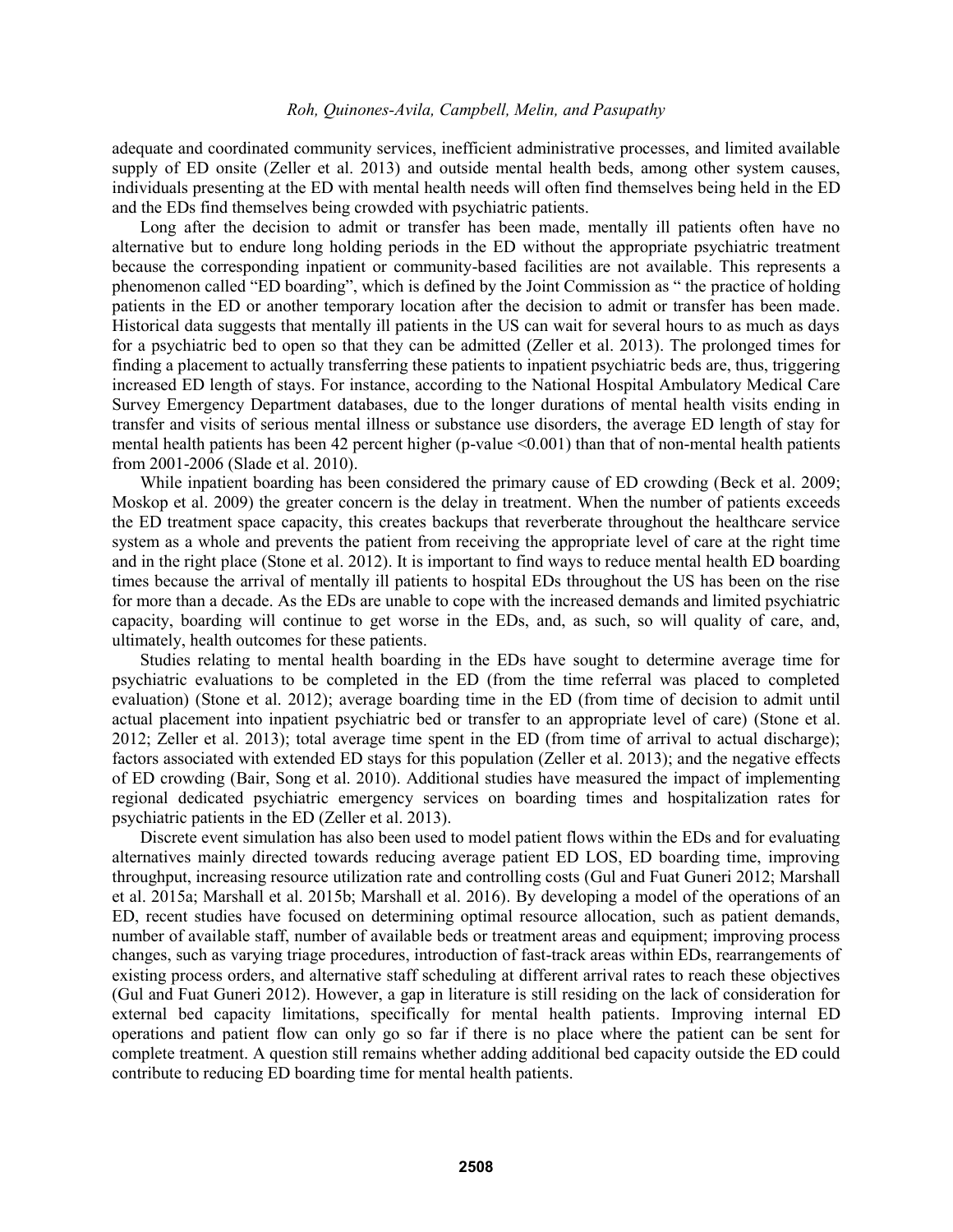The primary goal of this study was to model and simulate patient flow through the ED and study the effect on ED boarding time and inpatient throughput. Specifically,

- 1) What is the effect of increasing number of mental health patients on boarding time in the ED?
- 2) What is the effect of reducing ED to inpatient admissions of mental health patients on boarding time?
- 3) What is the effect of reducing the length of stay in the inpatient units on patient throughput?

# **2 METHODS**

## **2.1 Study Design and Setting**

The discrete event simulation models the mental health patient flow from the arrival to the Saint Mary's Hospital Emergency Department (SMH ED) to the discharge into inpatient psychiatric facilities. The SMH ED is part of the Mayo Clinic Rochester (MCR) campus in Minnesota. The ED receives some 79,000 cases per year and is open 24 hours a day. The ED staff is available at all times and includes doctors specializing in emergency medicine, internal medicine, surgery, and pediatrics; as well as social workers and on-call psychiatry consultant. As base case for this study, a total of 3 beds are designated for MH patients in the emergency room and one of the 9-bed observation unit can be repurposed for an extra MH patient when the ED is at overcapacity.

The inpatient psychiatric facilities considered in the model can be categorized as Mayo and non-Mayo sources. The MCR has a Psychiatry and Psychology Treatment Center that is located in the Generose Building on the campus of the Saint Mary's Hospital. A wide range of inpatient psychiatric services are provided to adults, adolescents and children in this modern facility. Generose manages four psychiatric units: a 16-bed Child, Adolescent, and Family Psychiatry unit (CAFP), a 25-bed Adult Psychiatric Acute Care Unit (PACP), a 14-bed Geriatric and Medical Psychiatry Unit (G/MPP) (7 Geriatric, 7 Older Adult and Medical Psychiatry), and a 16-bed Mood Disorders Unit (MDU). Generose receives admission request from inter-hospital transfers (SMH ED or MCR campus), internal unit transfers, and non-Mayo M.D. referrals or patient's self-referrals. The non-Mayo inpatient psychiatry facilities that were considered for the model were comprised of community behavioral health hospitals, Austin MCHS, Miller-Dwan Duluth, Hutchinson, Abbott Northwestern, U of M, New Ulm, and St. Joseph's Hospital.

## **2.2 Patient Cohort**

Almost one year's worth of patient timestamp data was used as the base case. This included a total of 63,379 visits to the ED, of which 3,452 (5.44%) were considered mental-health related and 59,927 (94.55%) were non-mental health. A MH visit was operationalized as a visit pertaining to an individual whose first encounter with the Mayo Clinic was through the SMH ED and had a primary diagnosis of a mental health disorder (ICD-9 codes 291-319). A Non-MH visit was considered as a visit pertaining to an individual whose first encounter with the Mayo Clinic was also through the SMH ED, but did not have a primary diagnosis of a mental health disorder. The mean age of the study population was  $45$  years  $+25$ years. The mean age for MH patients was  $37 + 19$  years and for non-MH patients was  $46 + 25$ . The majority of the MH visits were comprised of high and moderate-acuity patients, according to the Emergency Severity Index (ESI) (Level 2: 49.8% and Level 3: 46.1%); compared to the non-MH visits, which mostly pertained to moderate-acuity patients (Level 3: 62%).

## **2.3 Data**

The data consisted of the following timestamps: ED Arrival, ED Bed Placement, ED Departure, ED Disposition, Inpatient Bed Placement, and Inpatient Departure. Other patient characteristics that were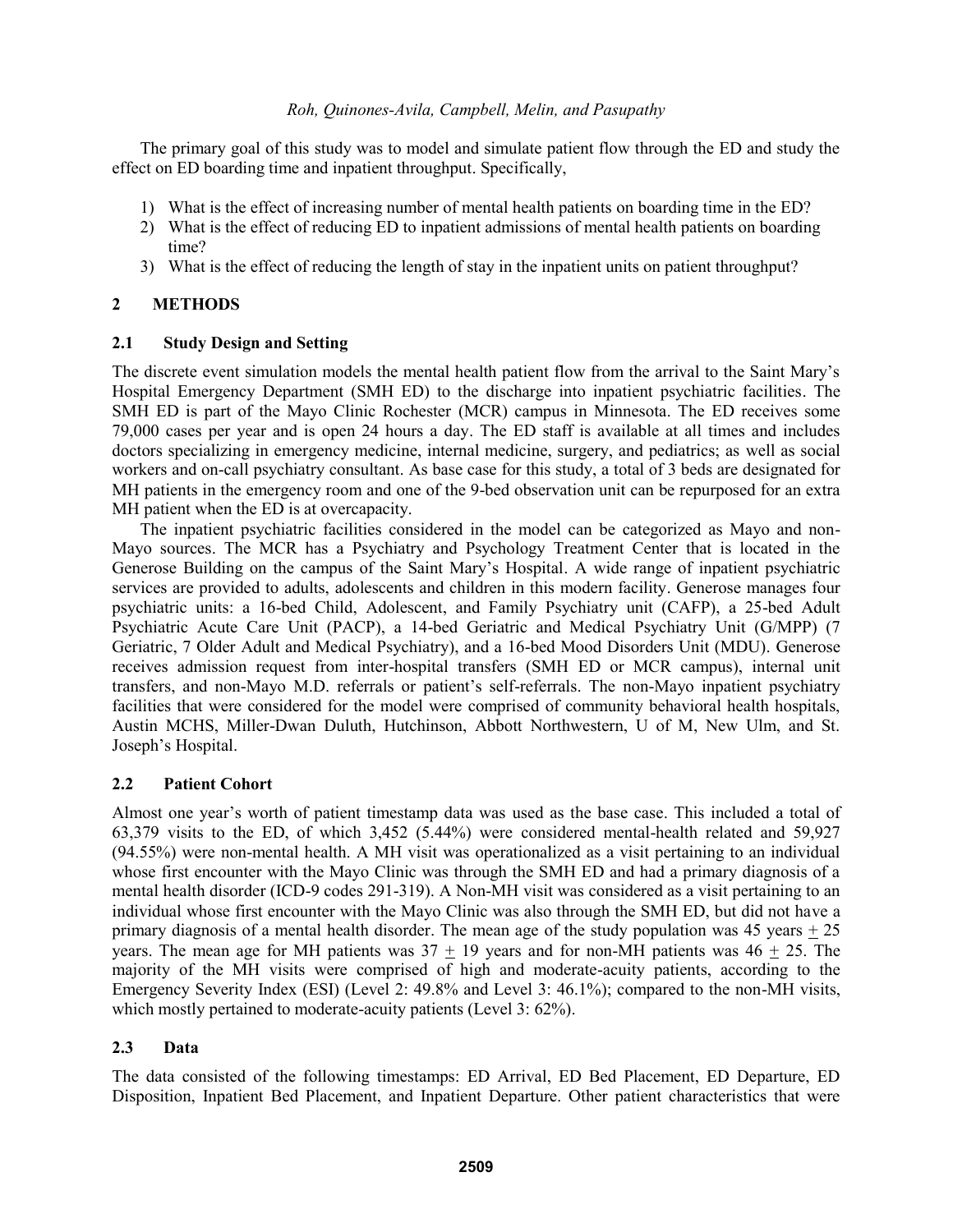included were Age, Primary ICD-9 Diagnosis, and Disposition (Discharged, Admitted to an inpatient unit, or Transferred to another facility). Mental Health patients were identified as those with mental disorder Primary ICD-9 Diagnosis codes (290-319). Based on these timestamp data, disposition to discharge was computed as the 'boarding time'. The timestamp data was used to derive the arrival inputs for the simulation model. Non-MH patients were included in the model to use as a comparison to MH patients and also to include the effects of the shared bed resources. Since non-MH patients are not of primary interest and to simplify modeling and save time, non-MH patients' timestamps are fed directly into the model. Mental health patients' arrival rates to the Emergency Department were implemented with poisson distributions based on the ED arrival timestamps and the seasonal trends derived from them (Day of Week & Hour of Day Effect). Mental health patients' arrivals to the Psychiatric inpatient units that did not include an ED visit are discussed in the Validation section.

### **2.4 Patient Flow**

The emergency care process starts with patients arriving to the SMH ED. Patients are then triaged by the medical staff for initial assessments, and evaluation is prioritized by urgency and by time of arrival. After the triage, the medical staff gathers the patients' demographic information and assigns the patient a medical record number. The ED Psychiatry Consultant later decides whether or not to diagnose the patient with a MH related primary diagnosis according to the ICD-9 codes. As soon as a bed becomes available, the MH patient is taken inside the ED and placed in a bed for stabilization and further intermediary assessments.

Next, the psychiatry consultant decides whether the patient is to be discharged from the ED (sent home) or admitted to an inpatient bed. MH patients can be admitted to Generose, the inpatient hospital. If there are no psychiatric beds available at Generose, MH patients can be discharged to either their home (if applicable) or to a non-Mayo inpatient psychiatric facility. If there are no available beds at Generose nor outside sources, sometimes the MH patients are sent to a unit in the Joseph (JO 2B) building at Saint Mary's Hospital, as a holding area until a bed becomes available. In contrast, non-MH patients can be admitted to a Mayo inpatient bed or discharged to their homes. Both MH and non-MH patients have to wait in the ED until the corresponding bed becomes available. The flow is shown in Figure 1.

The ED was modeled as a discrete-event system, from the time of decision to disposition was made by the physician to the actual transfer of the MH patient out of the ED. The term "decision to disposition" refers to the decision point to either admit the MH patient into Generose or discharge the patient to either a Non-Mayo inpatient psychiatric facility or home.



Figure 1. Simplified Patient Flow - EDOU: Emergency Department Observation Unit; Generose: Inpatient psychiatry unit; JO 2B: Joseph 2B (Additional inpatient psychiatry beds).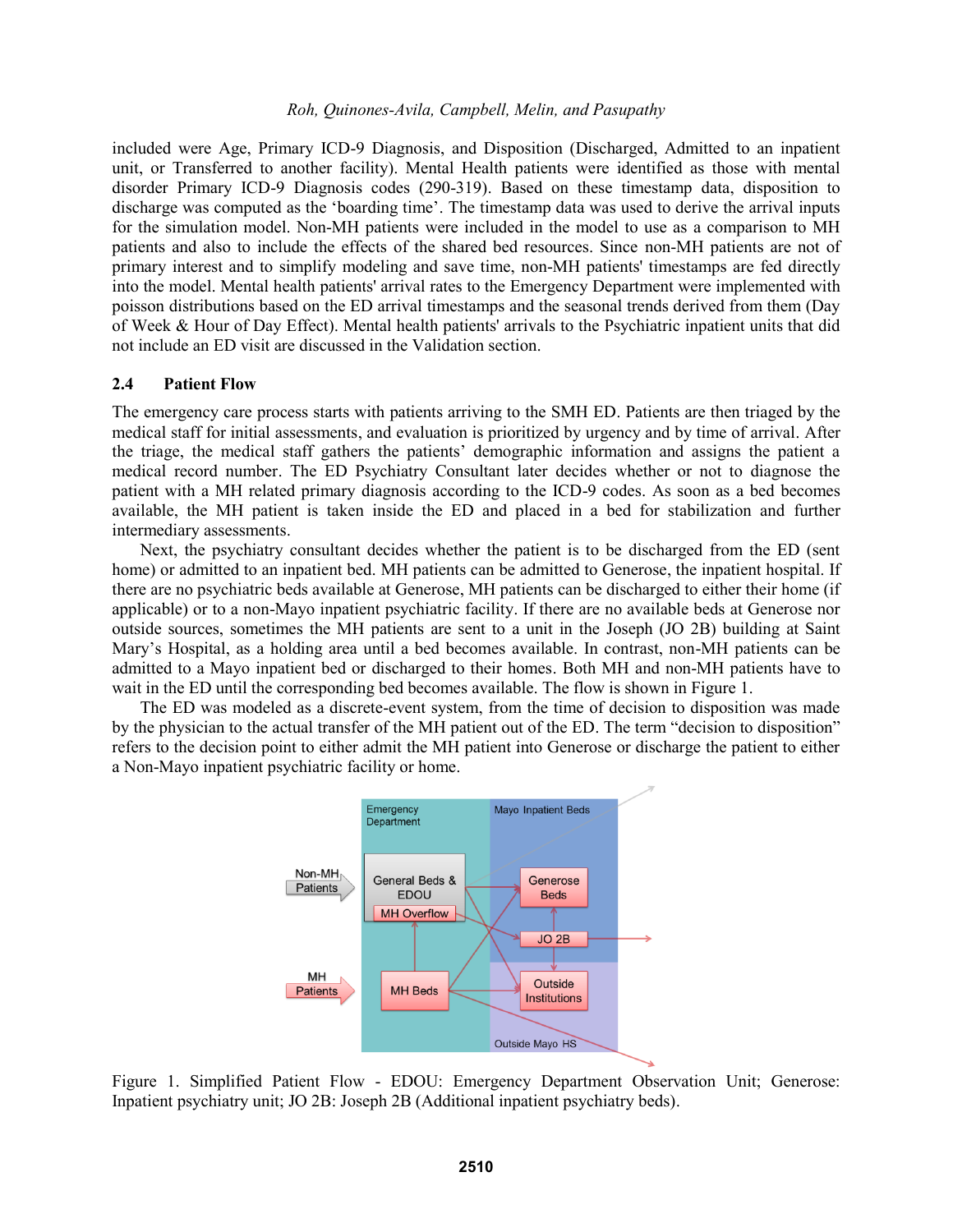### **3 SIMULATION MODEL**

The model consists of six distinct queues: Non-Mental Health, Mental Health, and the four inpatient unit queues. If a bed resource is available, the patient leaves the queue and seizes a bed. The patient will hold that bed until their service time has been completed. The service time was calculated using the past data and specific to the patient care area. ED non-mental health patients and ED Mental Health patients with a disposition of discharge exit the simulation at the end of their service time and release their seized bed. ED Mental health patients that need to be admitted enter one of the inpatient units' queues based on past assignments. The seized bed in the ED is not released until the patient can actually be placed in an inpatient unit bed. Mental Health patients that did not come through the Emergency Department are also coming into the inpatient unit queues and seeking a bed. Preference is given to ED patients. Once the admitted Mental Health patient seizes a bed and completes their time of care, they exit the system and release the resource. Figure 2 shows the patient pathways below.



Figure 2: Patient Flow through the Mental Health Hospital System.

To model real life decompression of the system, two abandonment methods were used. Mental Health Patients in the Emergency Department that are waiting for a bed in one of the inpatient units have a chance of being transferred to another facility. The probability of that occurring was based on the total number of transferred patients from the data, and departure times were also adjusted to reflect seasonal trends. The second method allows Mental Health patients to stay in the Emergency Department for up to 8 hours. After which, it is assumed that these patients are "boarding" in the ED. The patients are assigned a length of stay that they would normally have in the inpatient units had they immediately been placed there. If the patient's assigned service time is exceeded by their "boarding" time, they release the Emergency Department resource, leave the inpatient unit queue, and exit the simulation. The service times for Non-MH patients are based on the actual timestamps. The patient arrives into the system at the exact historical time and is then delayed for service until the exact historical discharge time. The MH patient ED and inpatient unit service times were fitted with empirical distributions. All of the service time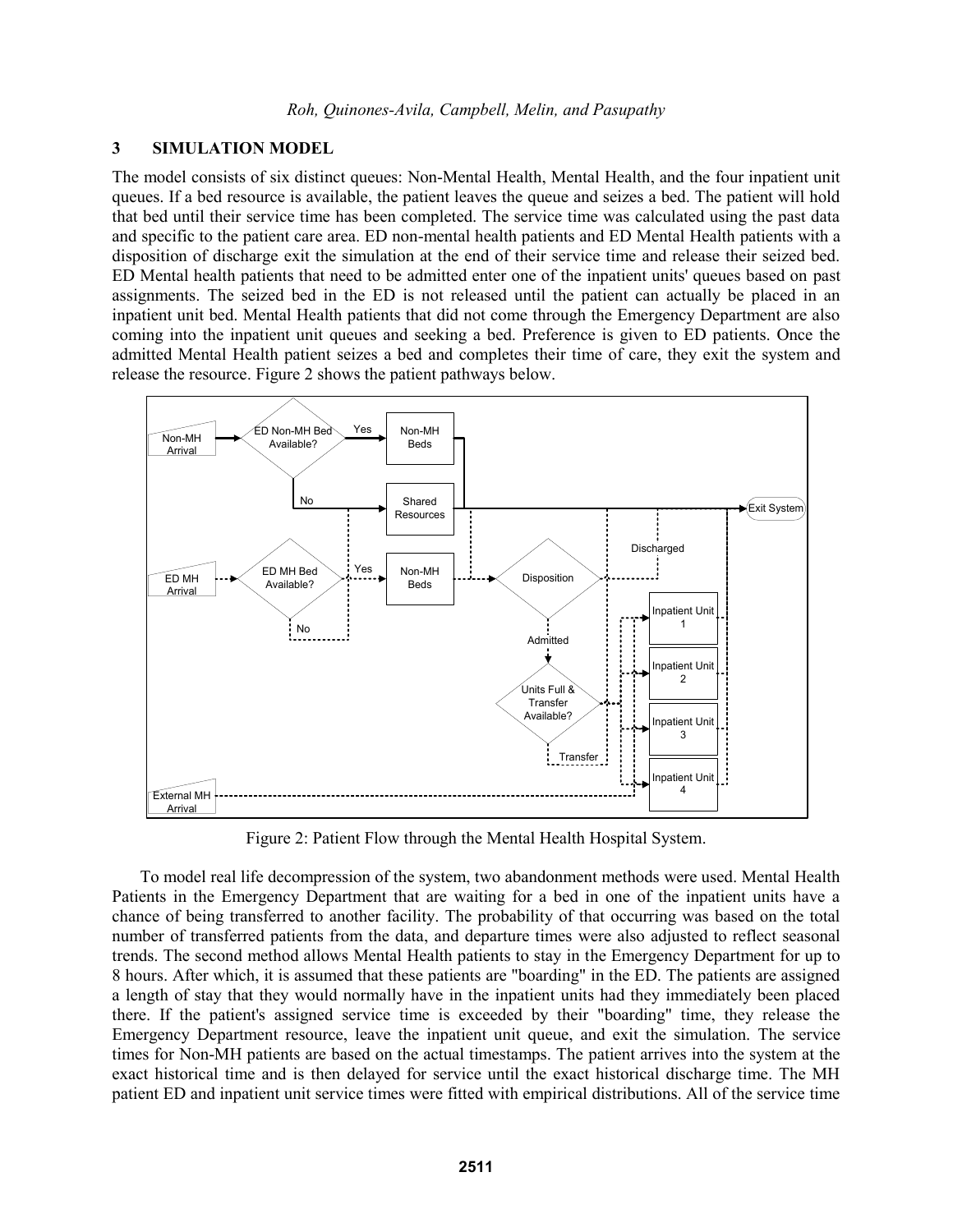distributions had notably long tails and theoretical distributions did not fit. The simulation model was setup and run using Arena simulation software.

#### **3.1 Validation**

All parameters were verified in the model to ensure that the simulation was performing what it was programmed to do. As previously mentioned the data points that were missing from the model were the external demand for the inpatient units. Since both the utilization rates and the length of stay in each inpatient unit was known, it was possible to derive the external demand. The external demand arrival parameters were tuned until the actual utilization rates fell within the simulated 95% confidence intervals. Table 1 shows the results of tuning the simulation. The estimated weekly external demand was approximately 29 patients per week.

| Psychiatric Unit      |     |      | Weekly Arrival Rate Actual Utilization Estimated Utilization LCL |     | — НСЕ |
|-----------------------|-----|------|------------------------------------------------------------------|-----|-------|
| Pediatric             | 5.7 | .88  | 8757                                                             | 856 | -896  |
| Adult Acute           | 95  | .96. | .9538                                                            | 944 | .964  |
| Geriatric/Medical     | 62  | .83  | .8165                                                            | 797 | -837  |
| <b>Mood Disorders</b> | 75  | Ч    | 9011                                                             | 881 | 921   |

Table 1: Actual vs. simulated utilization rates in the inpatient units with 95% CI.

The simulation run length was 11 months with 28 days as the warm-up period and 10 replications were run. The simulation output was compared against the actual data. To accurately model discharges from the psychiatric inpatient wards, the care schedule model had to be properly addressed. Psychiatric inpatient ward currently do not staff for patient care on the weekends. There is staff there to observe but not provide care. Therefore, patients were much less likely to be discharged on the weekend as reflected in the data with only a 15% chance of being discharged during Saturday and Sunday. To adjust for this aspect, the simulated patients with expected Saturday discharges were moved to Friday. This assumes practitioners will try to early discharge those they think that have a short time left. The simulated patients with Sunday discharges were moved to Monday. The assumption is that the practitioner would just hold the patient over the weekend and discharge them when they return to work. Fifteen percent of these expected weekend charges were discharged on the weekend. The last validation test was a comparison of the simulated mental health patients that went through the ED and the total psychiatric ward inpatients. Table 1 shows the results.

| Output         |      | ED-Psych Throughput Total Psychiatric Ward Throughput |
|----------------|------|-------------------------------------------------------|
| Actual         | 1417 | 2617                                                  |
| Simulated Mean | 1529 | 2786                                                  |
| Simulated LCL  | 1355 | 1425                                                  |
| Simulated UCL  | 2621 | 2591                                                  |

Table 2: Comparison of actual vs. simulated mental health inpatient throughput.

The actual throughput numbers fall within the 95% confidence intervals of the simulated so we can assume that the simulation's throughput numbers are valid. The model assumptions were validated with the practitioners that worked within the system.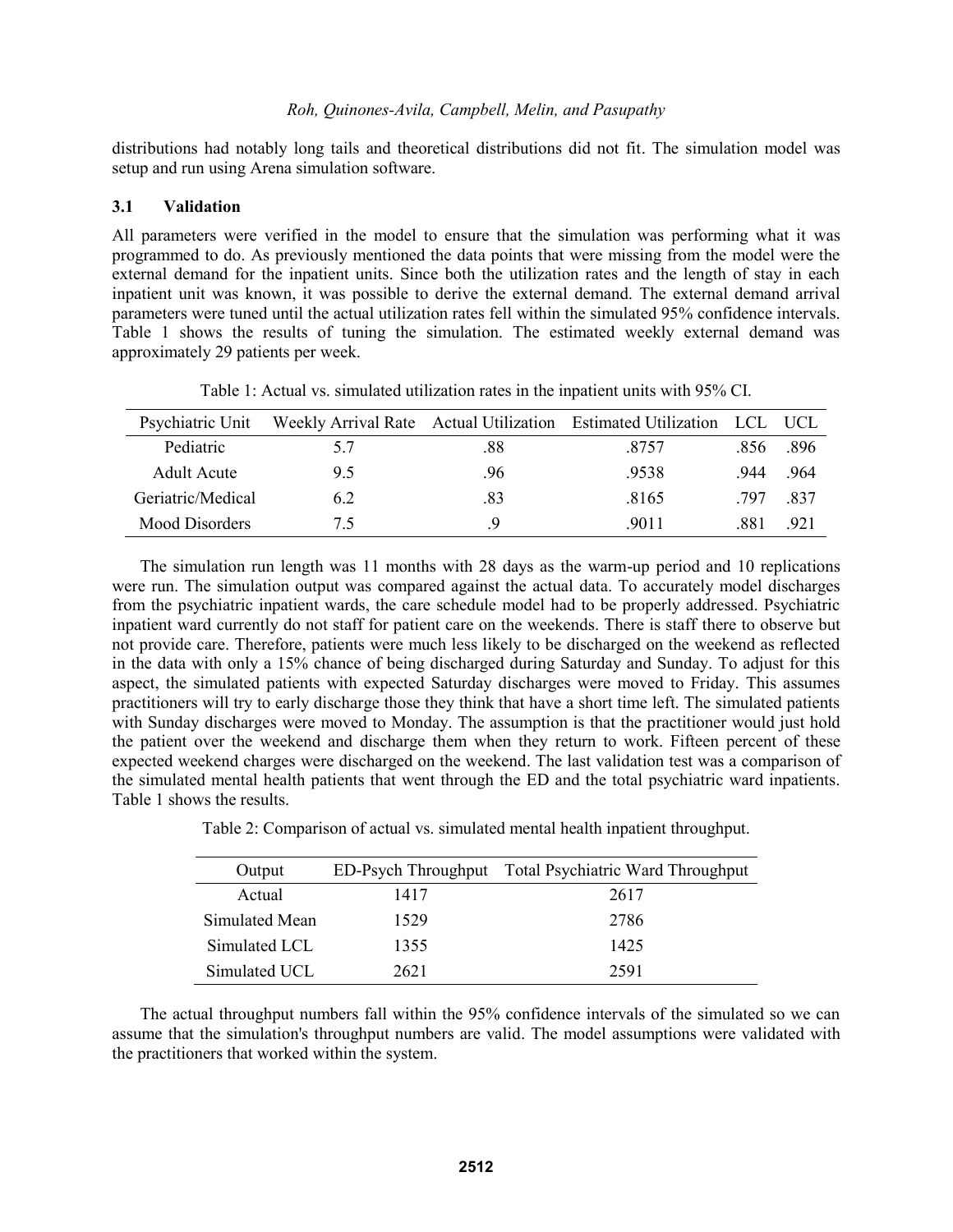## **4 RESULTS**

Data for patient arrivals was segregated by hour of the day, then by day of the week. While non-MH patient arrivals showed similar patterns across days of the week, MH patient arrivals showed lot more variability across the days of the week. The mean arrival rate of MH patients was 10.3 visits/day when compared to 179.4 visits/day for non-MH patients. MH patients have lower arrival rates over the weekend than non-MH patients. The arrival distribution for MH patients also seems to be more variable when compared to non-MH patients.

Next the number of MH patients in the system was analyzed. An estimated 25% of the time there were more than 3 MH patients in the ED. The number of MH patients in the ED could increase up to 12 patients. In other words, while the SMH ED had a 3-bed capacity for MH patients, it was being crowded with MH patients for 25% of the time. As such, the average ED LOS for MH patients was significantly longer than that of non-MH patients, where mean ED LOS for MH patients (6.12hr-95% CI:5.83, 6.42) was nearly double than that of non-MH patients (3.51hr-95% CI:3.49, 3.52).

Transfers from the ED were categorized as "admitted" or "discharge" for each MH and non-MH patients. MH admissions refer to those patients that were transferred from the ED and admitted to a Generose ward. Non-MH admissions refer to non-MH patients that were transferred from the ED and admitted somewhere else within the Mayo Clinic facilities. MH discharges refer to the MH patients that were transferred from the ED to either their home or a Non-Mayo psychiatric bed. Non-MH discharges refer to non-MH patients that were transferred from the ED into either their home or somewhere outside the Mayo Clinic. The highest mean ED LOS pertained to MH admitted patients (6.13hrs-95%CI:5.76, 6.51), followed by that of MH discharged patients (6.12hrs – 95% CI:5.68-6.55). The lowest ED LOS pertained to non-MH discharged patients (3.51hr-95% CI:3.33-3.37), followed by that of non-MH admitted patients (4.15hr-95% CI:4.11-4.18). MH patients boarding in the ED also had significantly greater mean boarding times. MH patients' average boarding time (66.21min-95% CI:58.26-74.14) was double than that of non-MH patients (30.97min-95% CI:30.55,31.38). MH admitted patients had the largest mean boarding time (78.71min-95% CI:68.55-88.93) while Non-MH discharged patients had the lowest mean boarding time (21.75min-95% CI:21.32-22.17). For ED LOS, 95% CIs overlapped for MH admitted and MH discharged patients. For ED boarding times, 95% CIs overlapped tor MH admitted, MH discharged and Non-MH Admitted patients. Though we cannot conclude significant differences among these groups for these values, these groups were still considered for further analyses because they have different processes when transferred from the ED. Finally, there was a greater proportion of MH patients boarding more than 4 hours. 4% of MH admitted patients spent more than 4 hours boarding in the ED, and, similarly, this proportion represented a 4.5% for MH discharged patients. In comparison, only 1% of each non-MH admitted and non-MH discharged patients spent more than 4 hours boarding in the ED.

#### **4.1 Interventions**

To reduce the mental health "boarding time" in the "ED", two interventions were considered based on current initiatives going on within the community. The first focused on possible ways to reduce the number of mental health patients that were arriving to the ED as well as the effect of the increasing mental health ED traffic. The second would reduce the number mental health ED to hospital admissions by sending those patients to intermediary care after the ED intake process and diagnosis. Sensitivity analysis was used to give a full picture of the interventions' effects on "boarding time". This was performed by changing the arrival rate as shown on the x-axis in Figure 3, and re-running the simulation multiple times. The behavior is shown in Figure 3. In figure 3, a 0% change in arrival rate provides 0% change in mean boarding time. The change in arrival rate is shown in increments (and decrements of 10% represented by each dot) with the corresponding effect on mean boarding time. A 30% increase in arrival rate leads to a 100% increase in mean boarding time. Similar work was performed with the ED inpatient admission reduction, which is shown in Figure 4. Again, a 0% ED inpatient admission reduction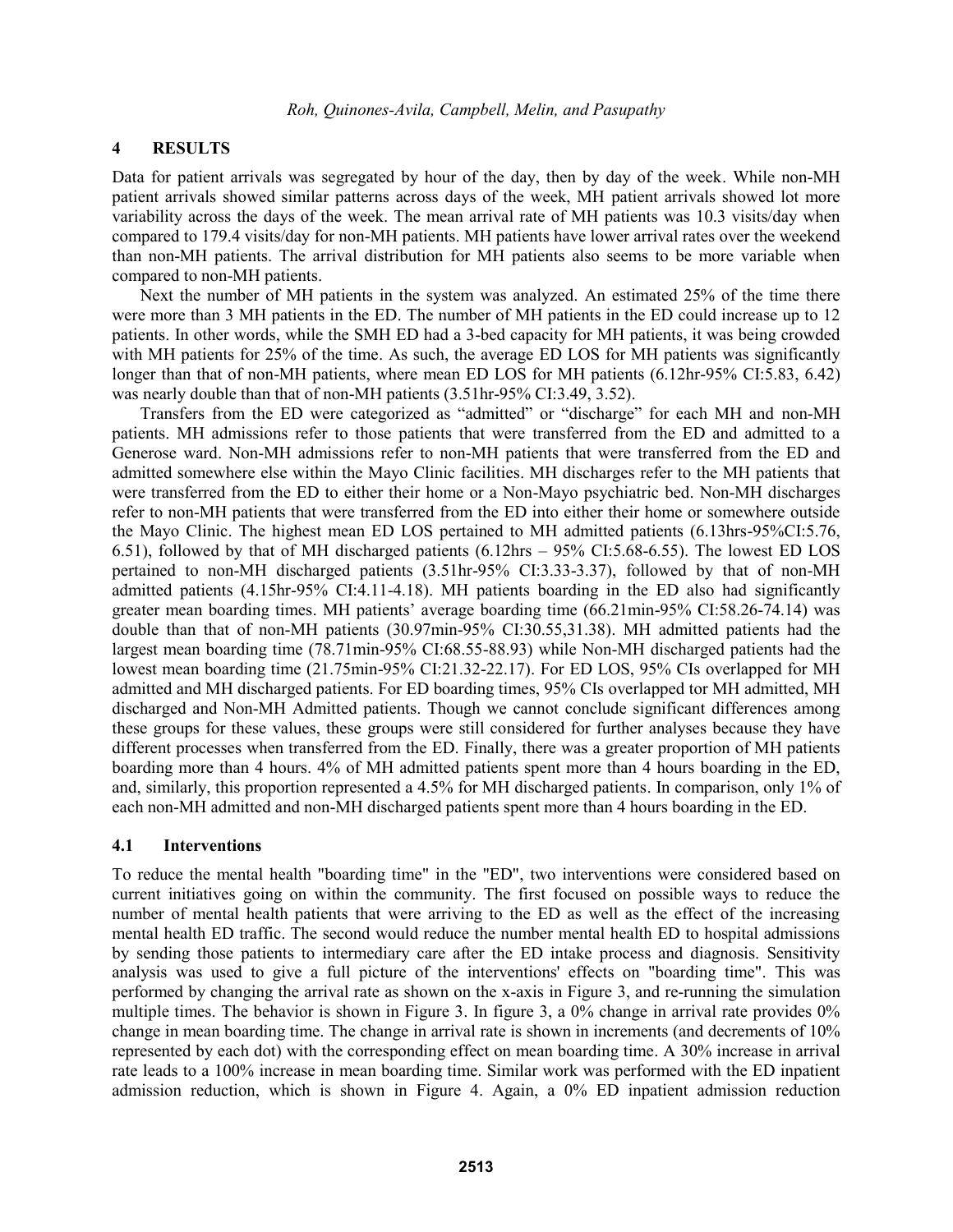corresponds to a 0% change in mean boarding time. With a reduction in the ED inpatient admission, the mean boarding time increases. A 50% reduction leads to a 100% increase in mean boarding time.

Another possibility to improve access for mental health patients is to decrease the inpatient length of stay (LOS). This would have two effects: a decrease in ED boarding time and an increase of psychiatric inpatient ward patient throughput. Inpatient throughput was chosen as the metric of interest since the focus of these experiments was on improving mental health patient care for all (internal and external demand). A sensitivity analysis was conducted by varying the inpatient LOS to provide a clear picture of varying levels of LOS reduction. The experiments stopped at 40% since little could be gained from increasing the reduction past 40. Figure 5 shows the results.



Arrival Rate Change vs. Mean Boarding Time

Figure 3. Arrival Rate Increase/Decrease Effects on Boarding Time.



Figure 4. Admission Rate Reduction Effects on Boarding Time.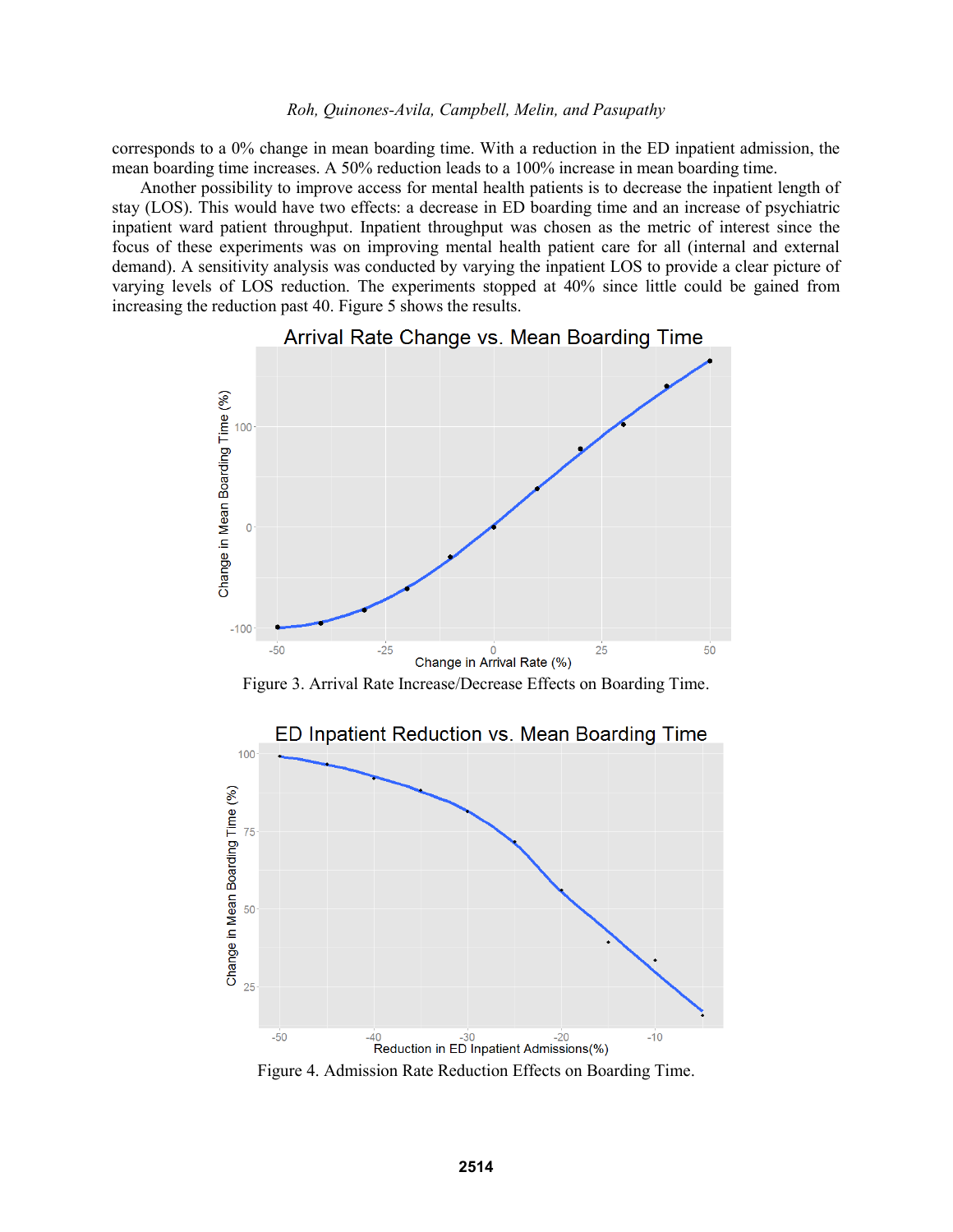

Figure 5. Effect of Inpatient LOS Reduction on Throughput.

### **5 DISCUSSION AND CONCLUSION**

Mental health inpatient resources have significantly declined over the last few years in the United States. The state of Minnesota has followed that national trend which has resulted in long waiting times for inpatient treatment. This poses a threat to patient and community safety given the health risks associated with delayed treatment of mental health conditions (e.g. suicidal ideation, violent behavior). Inpatients units run at full capacity the majority of the time and have poor patient access. A side-effect of overutilized inpatient units is that urgent care for mental health is pushed into the emergency department. Emergency departments are typically only suited for observation of mental health patients, not for treatment. In addition, it is also difficult to move these patients from the ED to the psychiatric units given the poor access. In turn, the "boarding" of mental health patients in the Emergency Department for several hours up to several days has become a problem.

The "boarded" patients cause stress on the resources in the Emergency Department and can affect the availability of these resources for other patients who need emergent care. Mental health patient care is suffering from a lack of available resources in the Mayo Clinic system. Given recent policies on mental health resourcing and poor financial incentives for treatment, it is unlikely that more resources will be allocated. Community programs such as mobile crisis units and more access to mental health outpatient care could help to decompress the Mayo ED and inpatient units. Internally, Mayo would receive the greatest benefit from reducing inpatient length of care in the psychiatric wards.

It is important to recognize that the mental health system at the Mayo Clinic in Rochester is one small part of a statewide problem. To truly understand the impact of the scarcity of Mental Health resources on the state, data from all institutions within the state would need to be gathered. With that data, it is possible to understand the flow of patients throughout the state and determine the number of resources needed. Different public policies could also be tested to see if it is possible to alleviate the load on the Minnesota health care system.

#### **REFERENCES**

Bair, A., W. Song, and Y. Chen. 2010. "The Impact of Inpatient Boarding on ED Efficiency: A Discrete-Event Simulation Study*." Journal of Medical Systems* 34(5):919-929*.*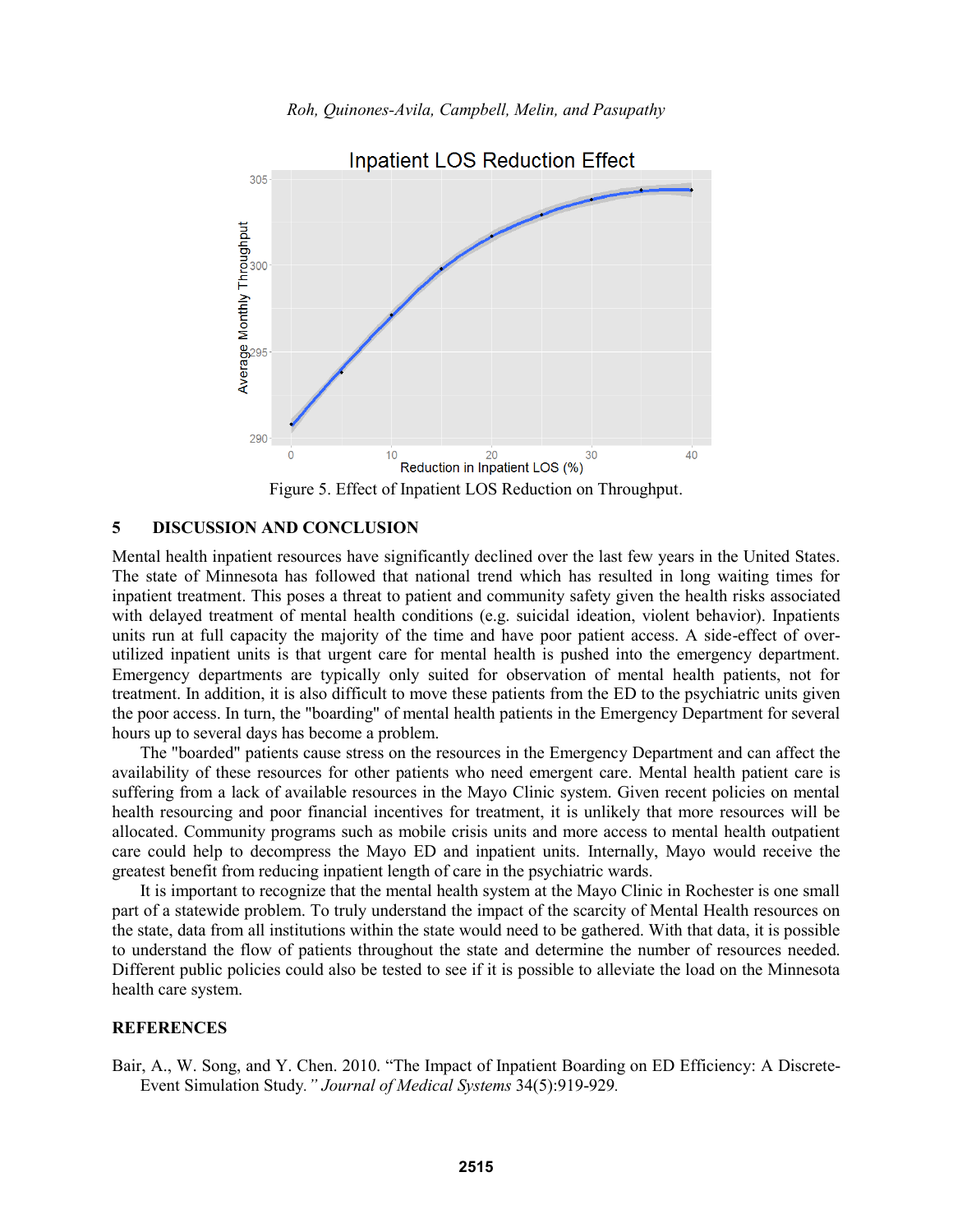- Beck, E., H. Balasubramanian, and P. Henneman. 2009. "Resource Management and Process Change in a Simplified Model of the Emergency Department.".In *Proceedings of the 2009 Winter Simulation Conference (WSC)*, edited by M.D. Rossetti et al., 1887-1895. Piscataway, New Jersey: IEEE.
- National Hospital Ambulatory Medical Care Survey. 2010. NHAMCS 2010 Emergency Department Summary Tables. www.cdc.gov/nchs/data/ahcd/nhamcs\_emergency/2010\_ed\_web\_tables.pdf, accessed August 12, 2018.
- Gul, M. and A. Fuat Guneri. 2012. "A Computer Simulation Model to Reduce Patient Length of Stay and to Improve Resource Utilization Rate in an Emergency Department Service System". *International Journal of Industrial Engineering* 19(5):221-231.
- Hazlett, S.B., M. L. McCarthy, M. S. Londner, and C. U. Onyike. 2008. "Epidemiology of Adult Psychiatric Visits to US Emergency Departments." *Acad Emerg Med* 11(2):193-195.
- Larkin, G. L., C. A. Claassen, J. A. Emond, A. J. Pelletier, and C. A. Camargo. 2005. "Trends in U.S. Emergency Department Visits for Mental Health Conditions, 1992 to 2001". *Psychiatric Services* 56(6):671-677.
- Marshall, D. A., L. Burgos-Liz, M. J. IJzerman, W. Crown, W. V. Padula, P. K. Wong, K. S. Pasupathy, M. K. Higashi, N. D. Osgood, and ISPOR Emerging Good Practices Task Force. 2015a. "Selecting a Dynamic Simulation Modeling Method for Health Care Delivery Research—Part 2: Report of the ISPOR Dynamic Simulation Modeling Emerging Good Practices Task Force." *Value in health* 18(2):147-160.
- Marshall, D. A., L. Burgos-Liz, M. J. IJzerman, N. D. Osgood, W. V. Padula, M. K. Higashi, P. K. Wong, K. S. Pasupathy, and W. Crown. 2015b. "Applying Dynamic Simulation Modeling Methods in Health Care Delivery Research-The SIMULATE Checklist: Report of the ISPOR Simulation Modeling Emerging Good Practices Task Force." *Value in Health* 18(1):5-16.
- Marshall, D. A., L. Burgos-Liz, K. S. Pasupathy, W. V. Padula, M. J. IJzerman, P. K. Wong, M. K. Higashi, J. Engbers, S. Wiebe, W. Crown, and N. D. Osgood. 2016. "Transforming Healthcare Delivery: Integrating Dynamic Simulation Modelling and Big Data in Health Economics and Outcomes Research." *Pharmacoeconomics* 34(2):115-126.
- Moskop, J. C., D. P. Sklar, J. M. Geiderman, R. M. Schears, and K. J. Bookman. 2009. "Emergency Department Crowding, Part1 – Concept, Causes, and Moral Consequences, Part 2 – Barriers to Reform and Strategies to Overcome Them". *Annals of Emergency Medicine* 53:605-611 (part 1), 612- 617 (part 2).
- Overcoming Boarding Issues with Psychiatric ED Patients. 2013. Physician's Weekly. http://www.physiciansweekly.com/psychiatric-emergency-boarding/, accessed August 12, 2018.
- Owens, P., R. Mutter, and C. Stocks. 2007. Statistical Brief #92: Mental Health and Substance Abuserelated Emergency Department Visits among Adults. Agency for Healthcare Research and Quality.
- Slade, E. P., L. B. Dixon, and S. Semmel. 2010. "Trends in the Duration of Emergency Department Visits, 2001–2006." *Psychiatric Services* 61(9):878-84.
- Stone, A., D. Rogers, S. Kruckenberg, and A. Lieser. 2012. "Impact of the Mental Healthcare Delivery System on California Emergency Departments." *Western Journal of Emergency Medicine* 31(1):51- 56.
- Trorrey, E. F., D. A. Fuller, J. Geller, and J. Carla. 2012. "No Room at the Inn: Trends and Consequences of Closing Public Psychiatric Hospitals". Research for Treatment Advocacy Center (July 19, 2012). http://www.treatmentadvocacycenter.org/storage/documents/no\_room\_at\_the\_inn-2012.pdf, accessed August 3, 2018.
- Zeller, S., N. Calma, N., and A. Stone. 2013. "Effects of a Dedicated Regional Psychiatric Emergency Service on Boarding of Psychiatric Patients in Area Emergency Departments." *Western Journal of Emergency Medicine* 15(1):1-6.